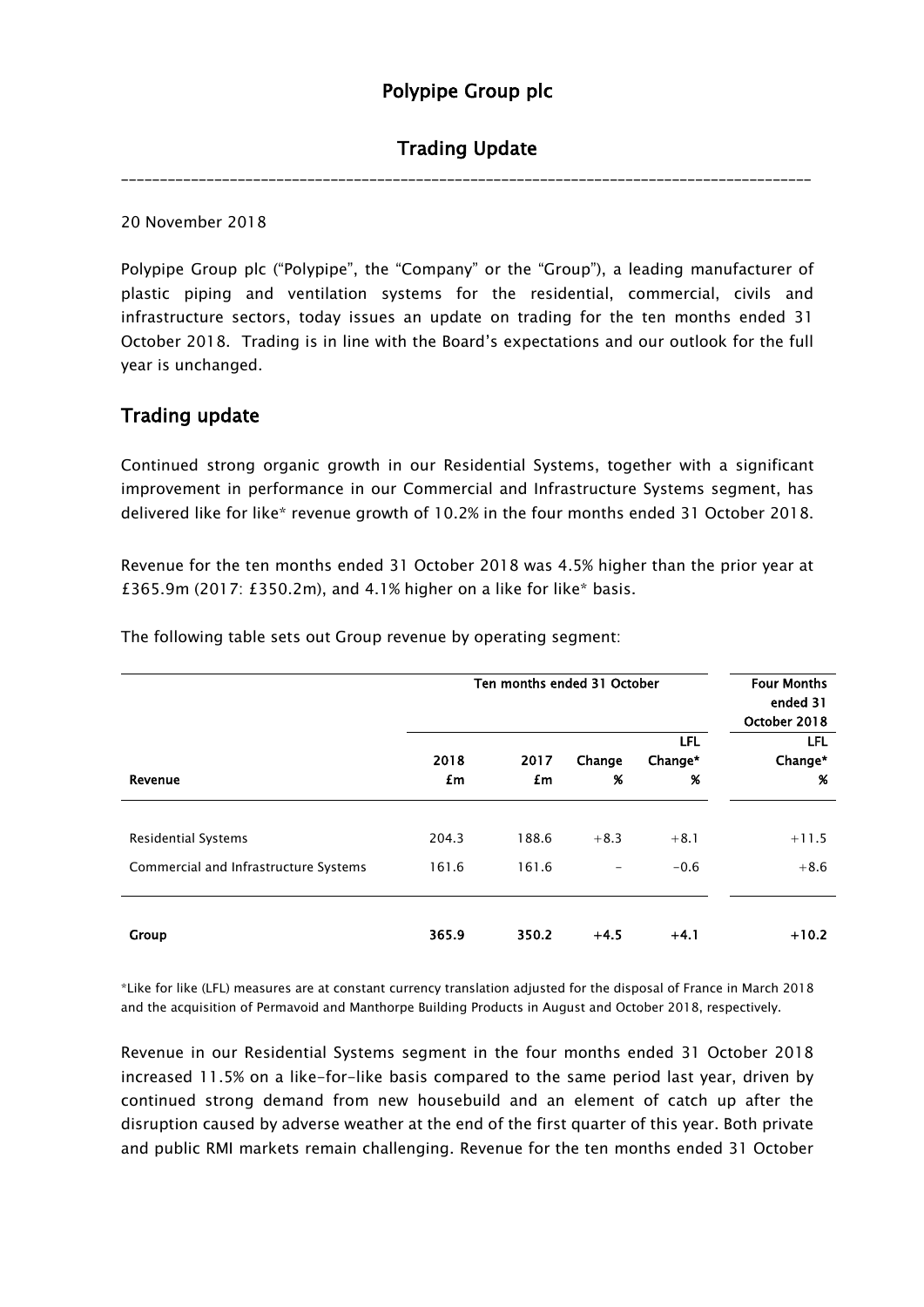2018 is 8.1% higher than the prior year on a like for like basis, and 8.3% on a reported basis, including 5 working days contribution from the recently acquired Manthorpe Building Products business.

Performance in our Commercial and Infrastructure Systems segment has seen a significant improvement since the half year and has delivered revenue growth of 8.6% on a like-for-like basis for the four months ended 31 October 2018. This improvement has been driven partly by some improved market conditions with UK roads programmes beginning to gather pace, but also more significantly from successful new product introductions such as our Fuze HDPE electrofusion tall building soil and waste solution, and the new large diameter sewer and drainage range produced on our continuous corrugator commissioned early this year. Revenue for the ten months ended 31 October is 0.6% lower than prior year on a like-forlike basis, and flat on a reported basis including a two-month contribution from Permavoid.

Second half operating margins will be higher than in the equivalent period in 2017, driven by improved profit performance in the Middle East following closure of the manufacturing facility in late 2017 and operational leverage on higher volumes, offset by the relative growth in lower margin new housebuild. This performance will deliver full year profits in line with management expectations.

The integration of recent acquisitions, Permavoid (August 2018) and Manthorpe Building Products (October 2018) into the Polypipe Group is progressing well, albeit in its early stages.

### Refinancing

The Group has renewed its £300m secured Revolving Credit Facility (RCF) effective from 19th November 2018 until November 2023 with two further uncommitted annual renewals through to November 2025 possible. In addition, there is a new uncommitted "accordion" facility of up to £50 million. The new RCF is being provided by the Group's principal relationship banks, namely Lloyds Bank plc, National Westminster Bank plc and Santander UK plc, with HSBC UK Bank plc and Citibank N.A., London Branch as new participants in the syndicate. Refinancing fees of £1.7m will be amortised over the life of the facility. Unamortised fees of £0.6 million from the previous refinancing will be written off through non-underlying items in the financial statements for the year ending 31 December 2018. The margin payable under the renewed facility is 10 basis points lower than the previous agreement for gearing levels up to 2.0x EBITDA. The refinancing arrangements are therefore competitively priced and bring greater operational flexibility to deliver future strategic objectives.

Martin Payne, Chief Executive Officer, commented:

"I am delighted with the Group's performance so far in the second half, and in particular the marked improvement in our Commercial and Infrastructure Systems segment. The Group continues to deliver strong organic growth ahead of the overall UK construction market and is well placed to achieve the Board's expectations for the full year. I am also pleased that we